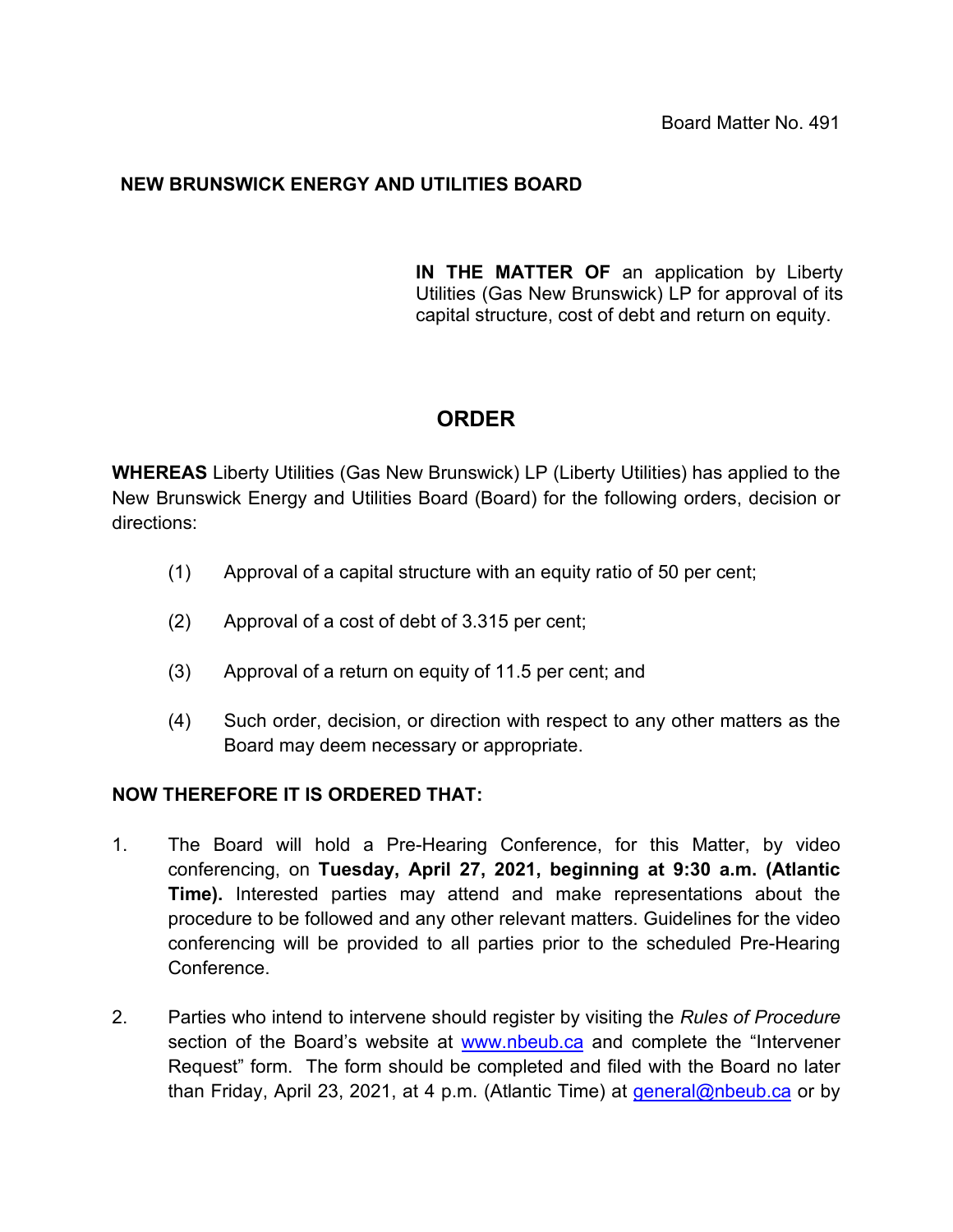calling 1-866-766-2782. Parties are to indicate the official language in which they wish to be heard.

- 3. Notice shall be published in either the English or French language, as may be appropriate having regard to the principal language of publication, once in each of the following newspapers on or before Wednesday, April 7, 2021:
	- The Daily Gleaner
	- The Telegraph Journal
	- Times & Transcript
	- L'Acadie Nouvelle
- 4. A copy of the Notice, attached hereto and marked "A", is to be provided by Liberty Utilities to:
	- (i) Each certified gas marketer;
	- (ii) All parties involved in Liberty Utilities' 2020 Rate Application (Matter No. 453), Liberty Utilities' 2021 Rate Application (Matter No. 478) and parties from the Liberty Utilities' (formerly Enbridge Gas New Brunswick) 2010 cost of capital review application; and
	- (iii) Anyone who requests it.
- 5. A copy of the Notice, attached hereto and marked "A", is also to be available on Liberty Utility's website at [http://www.naturalgasnb.com](http://www.naturalgasnb.com/) by no later than Wednesday, April 7, 2021.